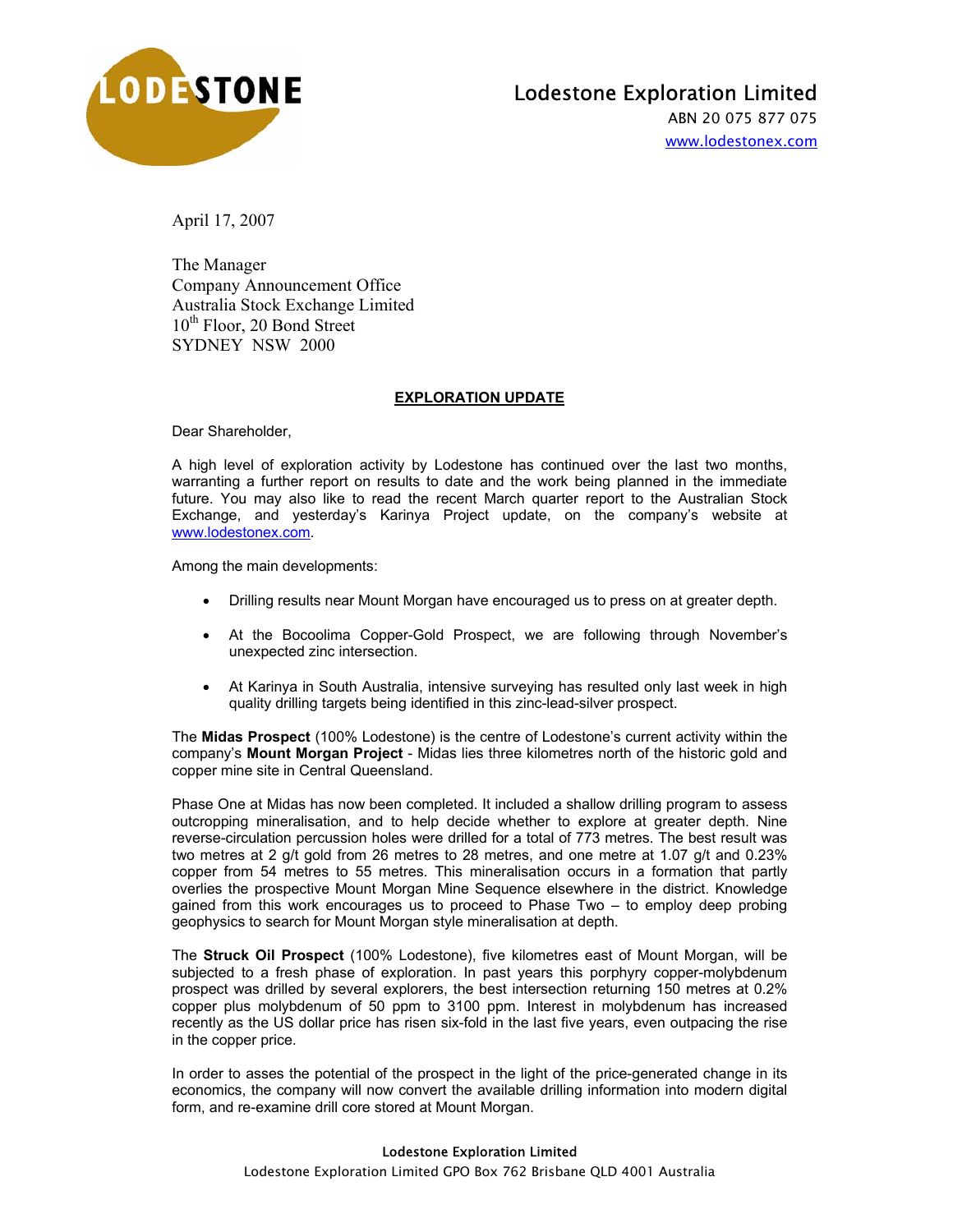Exploration for gold was resumed at **Three Prospects** (100% Lodestone) within the **Cracow South Project**, to follow up high-resolution aeromagnetics flown for Lodestone some time ago. The project is centred 30 kilometres south of Cracow where Sedimentary Holdings and Newcrest are mining high grade epithermal gold orebodies.

Rock chip samples were collected during the March quarter. Results of this work, together with reinterpretation of the magnetic data, will help decide the program of exploration in the future.

At the **Springlands Prospect** in the **Bocoolima Project** (Lodestone can earn up to 51%), attention has been focussed on the unexpected zinc intersection announced in February 2007. Blind semi-massive sulphide mineralisation was intersected in a drill hole with two metres at 4.3% zinc from 55 metres to 57 metres. Downhole electromagnetic geophysical surveying will now proceed. If it indicates that the mineralisation is conductive, then a grid-based surface electromagnetic geophysical program will be undertaken to outline the sulphide body and to help determine new drill targets.

At the **Karinya Project** (Lodestone can earn up to 70%) in South Australia, the company is progressing through a methodical exploration program at the **Frankton Zinc-Lead-Silver Prospect** in a well recognised mining province. Lodestone is targeting stratabound mineralisation within the Karinya Shale, part of the Lower Kanmantoo Group which hosts the Aclair, Talisker and Angus lead-zinc deposits and the Kanmantoo copper deposit.

The third and final geophysical survey commissioned by the company this year was completed recently. The surveys have been successful in moving the exploration program forward to the drilling phase. Detailed interpretation of the magnetic, gravity and electromagnetic data has provided high quality drilling targets. An image of these targets is attached. Drilling will proceed as soon as a rig can be mobilised.

Looking to the immediate future, the pace of exploration activity will continue to be strong. It is likely that, within the next month, drilling will start at Karinya, and advanced geophysical tools will be deployed at Mount Morgan.

I look forward to reporting to you on further progress shortly.

Yours faithfully,

John MCawley

John McCawley Executive Director 0419 026 258 jmccawley@lodestonex.com

*Mr Michael Seed BSc (App Geol) MAusIMM, a consultant geologist to Lodestone Exploration Limited, has over 25 years' experience in mineral exploration. He has more than five years' relevant experience in the style of mineralisation and type of deposit under consideration and*  to the activity which he is undertaking to qualify as a Competent Person as defined in the 2004 *Edition of the "Australian Code of Reporting of Exploration Results". Mr Seed consents to the*  inclusion in the announcement of the matters based on information in the form and context in *which it appears.*